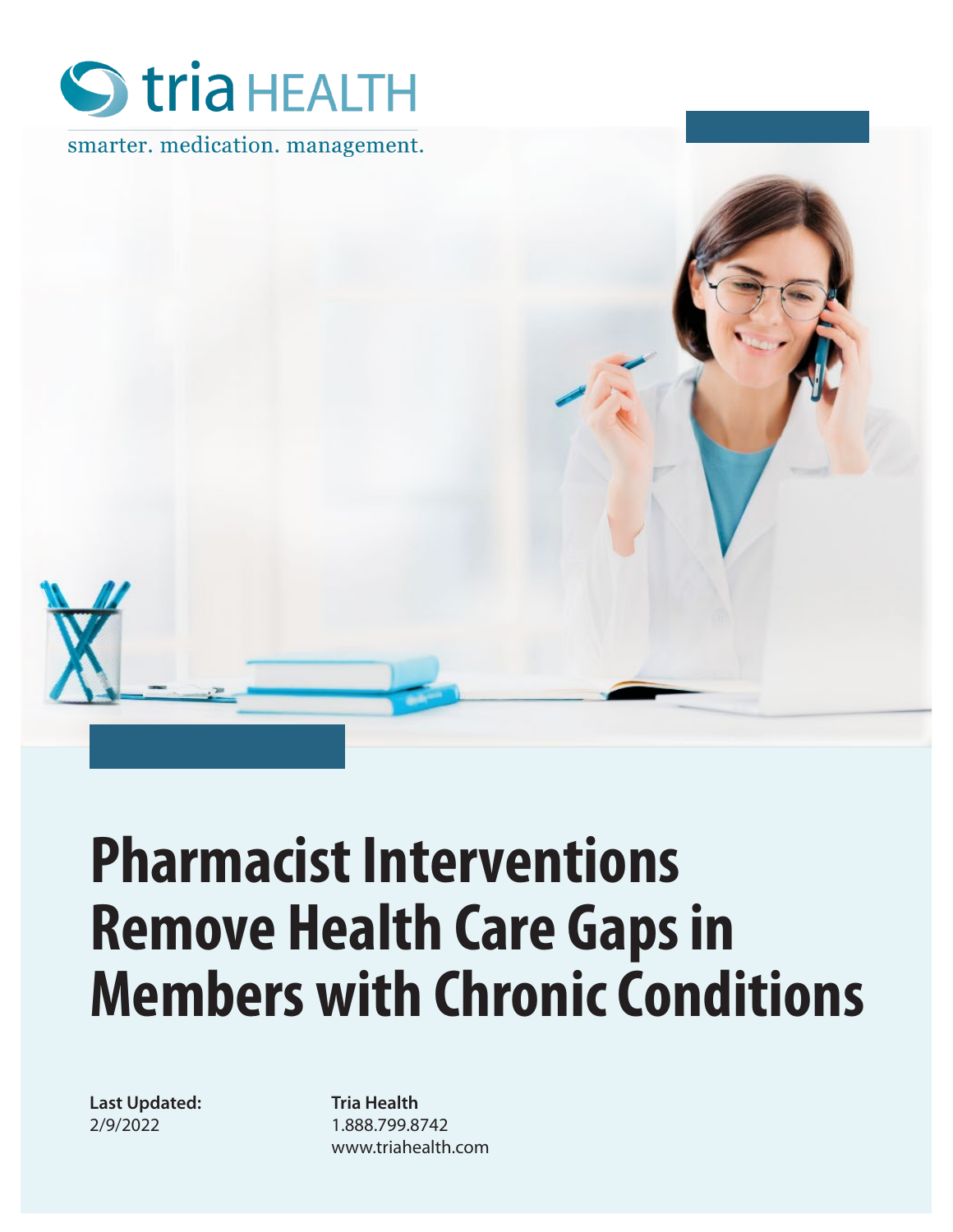# **Table of Contents**

| Overview       |  |
|----------------|--|
| Methodology    |  |
| <b>Results</b> |  |
| Conclusion     |  |

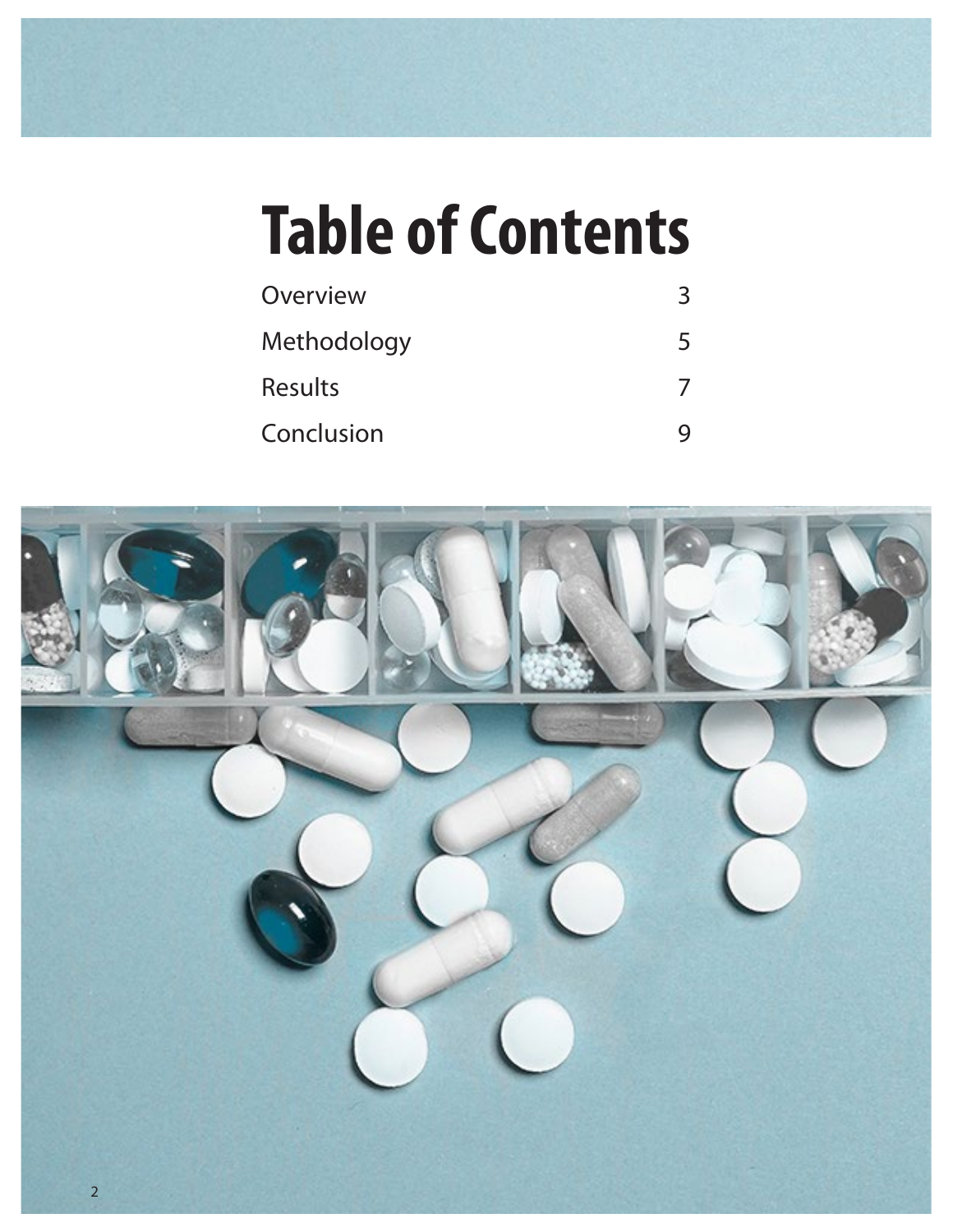## **Telehealth Consults with a Pharmacist Improves Chronic Condition Management**

Several clinical studies have assessed the impact pharmacists have managing a single condition. These studies show that integrating a pharmacist into a health care team positively impacts health outcomes. This study investigated the potential impact of Tria Health's comprehensive approach on healthcare outcomes across a variety of chronic conditions.1

Tria Health's model utilizes the expertise of clinical pharmacists to conduct telehealth consultations to help people with chronic conditions understand their medications, conditions, and attain their health goals. Each individual has a pre-scheduled appointment time and a dedicated clinical pharmacist for their consultation. During these appointments, pharmacists provide a comprehensive review of medications with condition-related education and health resources, and answer questions the member has about their health and medications. When appropriate, Tria Health pharmacists will outreach to the patient's health care providers to advocate on behalf of the patient. Pharmacists also leverage established insurance formularies to identify cost savings opportunities for both the employee and employer.

Pharmacists speak with individuals for an average of 33 minutes per consultation, then provide action plans including a summary of recommendations to both the individual and their physician(s). Follow-up appointments are scheduled at mutually agreed upon times with consideration given to problem severity, and personalized health goals. Individuals are also encouraged to call any time for additional questions.

**By helping individuals reach their health goals, Tria Health improves health literacy while reducing total healthcare costs for the employee and the employer.**

**All with the ultimate goal in mind: improving the individual's quality of life.**

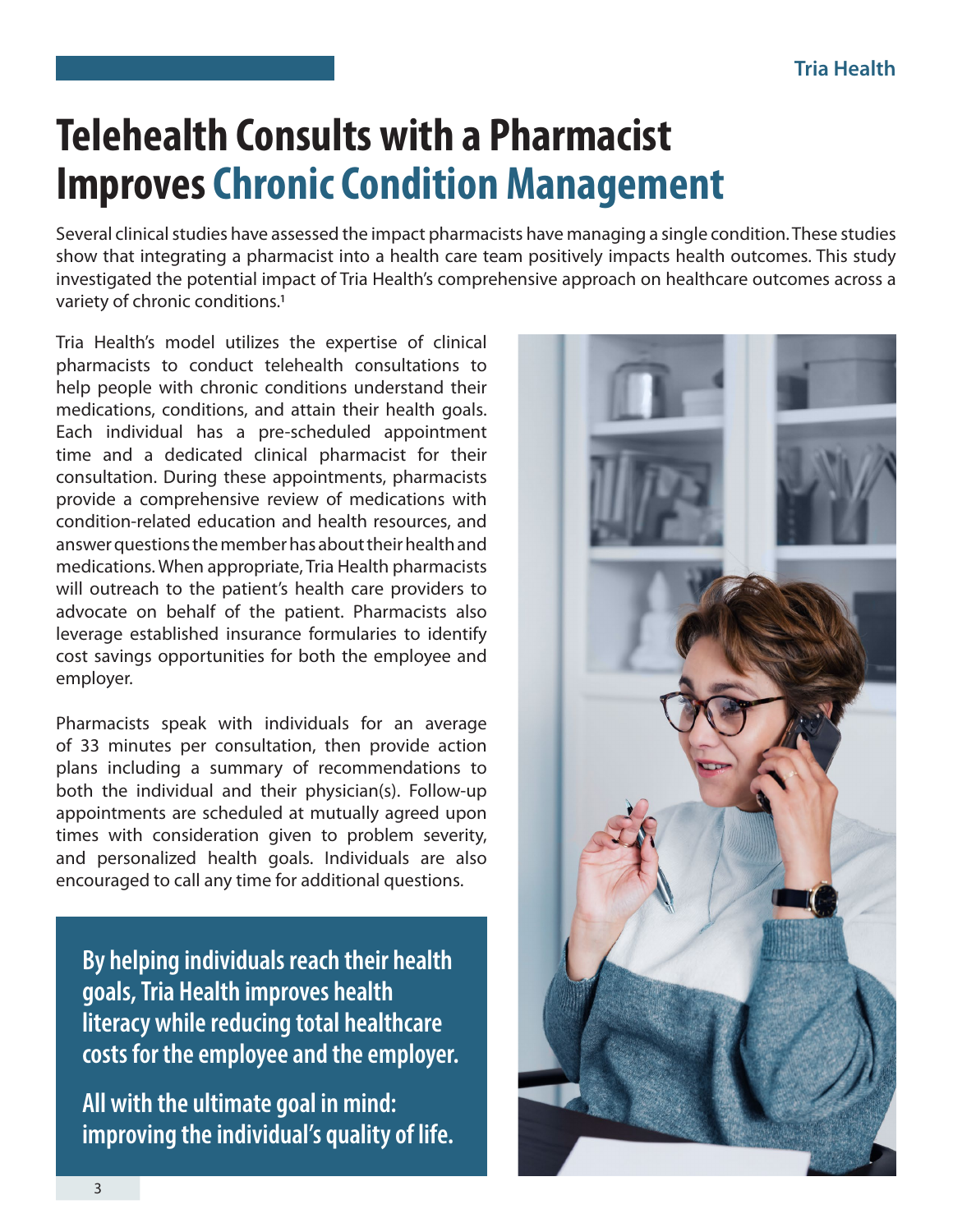### **Medications are The Most Common Treatment for Chronic Conditions, so it is Important to Optimize Medications**

Six out of 10 adults in the United States have been diagnosed with a chronic health condition, while 40% suffer from two or more. Individuals with multiple chronic diseases are at a higher risk of longterm complications and poor health outcomes. Chronic conditions, such as heart disease, diabetes and lung disease, continue to be the leading causes of increased health care costs, disability, and death.2

Members with chronic conditions typically require multiple medications for condition management. Complex medication regimens need a qualified health professional to ensure effectiveness, safety, and member compliance.<sup>1,3</sup> Clinical pharmacists are the best resource to support standard of care treatment strategies and aid in the management of medications and health optimization.

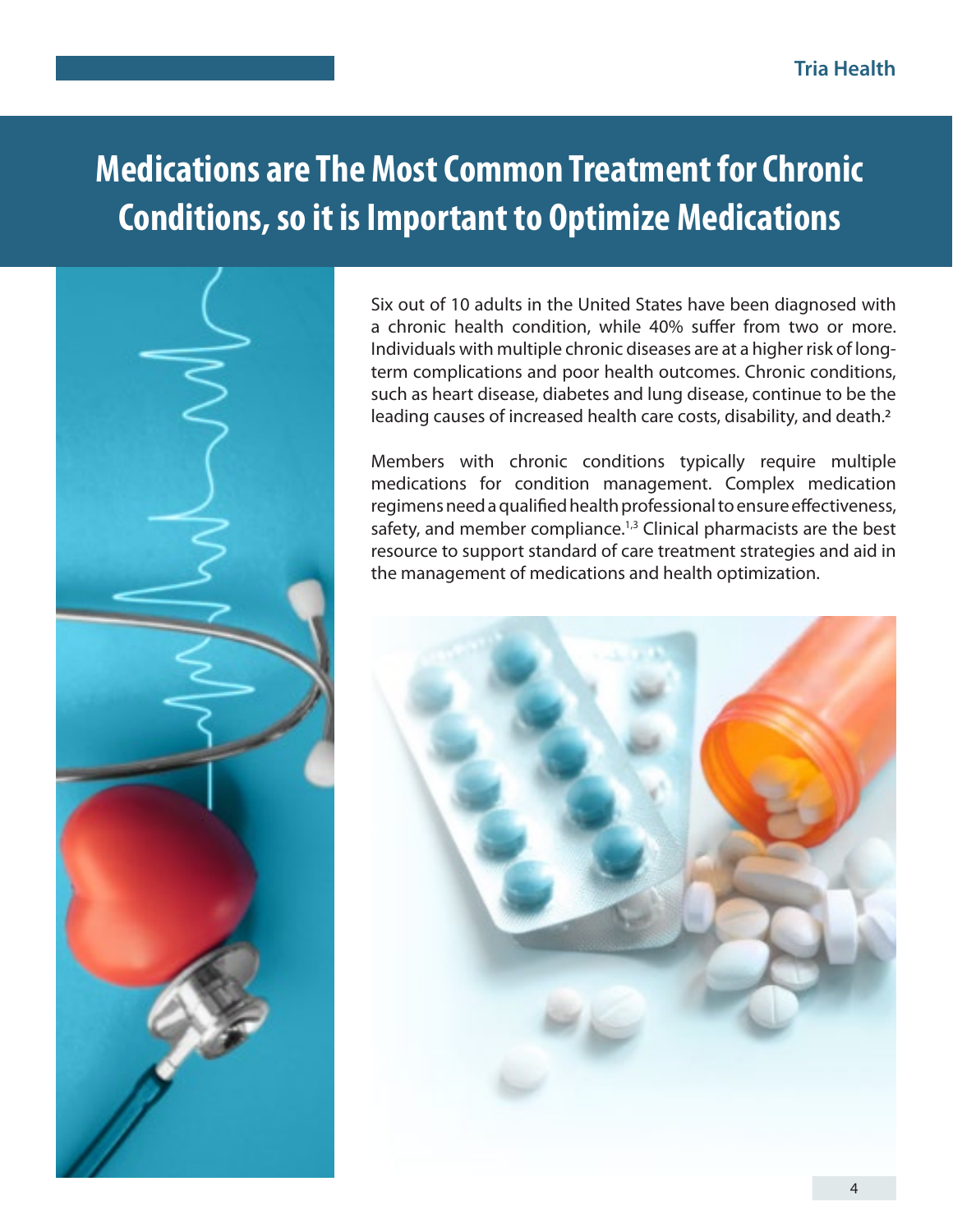### **Methodology**

Participants in the study included members of self-funded employer sponsored health plans. In this retrospective, pre-post study design, these individuals serve as their own control group because the effectiveness of condition management was measured prior to a pharmacist consultation and then

again after the pharmacist consultation. During each consultation, the Tria Health pharmacist uses proprietary, condition-specific care plans based on clinical guidelinedirected recommendations that allow for assessment and documentation of an individual's current health status. These care plans identify clinical care gaps and track changes in their health status while under Tria Health's management.

Proper management of chronic conditions requires a multi-faceted approach. Condition management involves utilization of evidence-based treatments, adherence to monitoring parameters and recommended screenings, and achievement of important treatment targets such as blood pressure levels and hemoglobin A1c. When one or more of these parameters are not met, it is described as a clinical care gap.

The study evaluated the proportion of open and closed clinical care gaps within specific chronic health conditions upon initial consultation with a Tria Health clinical pharmacist and compared the open and closed care gaps on the most recent follow-up appointment. These clinical care gaps within each condition-specific care plan were predetermined assessments based on HEDIS® measures, T-MED<sup>SM</sup> - clinical practice quideline recommendations, and established evidence-based assessments. Examples include laboratory values and vital signs (e.g., hemoglobin A1c, blood pressure readings), preventative screenings (e.g., retinal eye exams, age-appropriate colonoscopies) and guideline-based recommendations (e.g., appropriate statin use in diabetes).

Each care gap assessment status is designated "open" or "closed" during each consultation. Using these care gap statuses, the study compared the proportion of statuses that were open or closed at an individual's first consultation to the proportion after completing 3 or more consultations with a Tria Health pharmacist, allowing for pre-post analysis for each individual.

#### **What is a Retrospective, Pre-post Study?**

In this study design, individuals served as their own case control.

The study consists of analyzing a person's care gap status before engagement with a Tria Health pharmacist and then again after 3 or more consultations over a 5 year period.

#### **Proper management of chronic conditions requires a multi-faceted approach.**

- 1. Are you following evidencebased treatments?
- 2. Are you adhering to preventative care guidelines?
- 3. Are you achieving important treatment goals (e.g. blood pressure levels, A1C and more)?

 When one of these parameters are not met, it is described as a **clinical care gap.**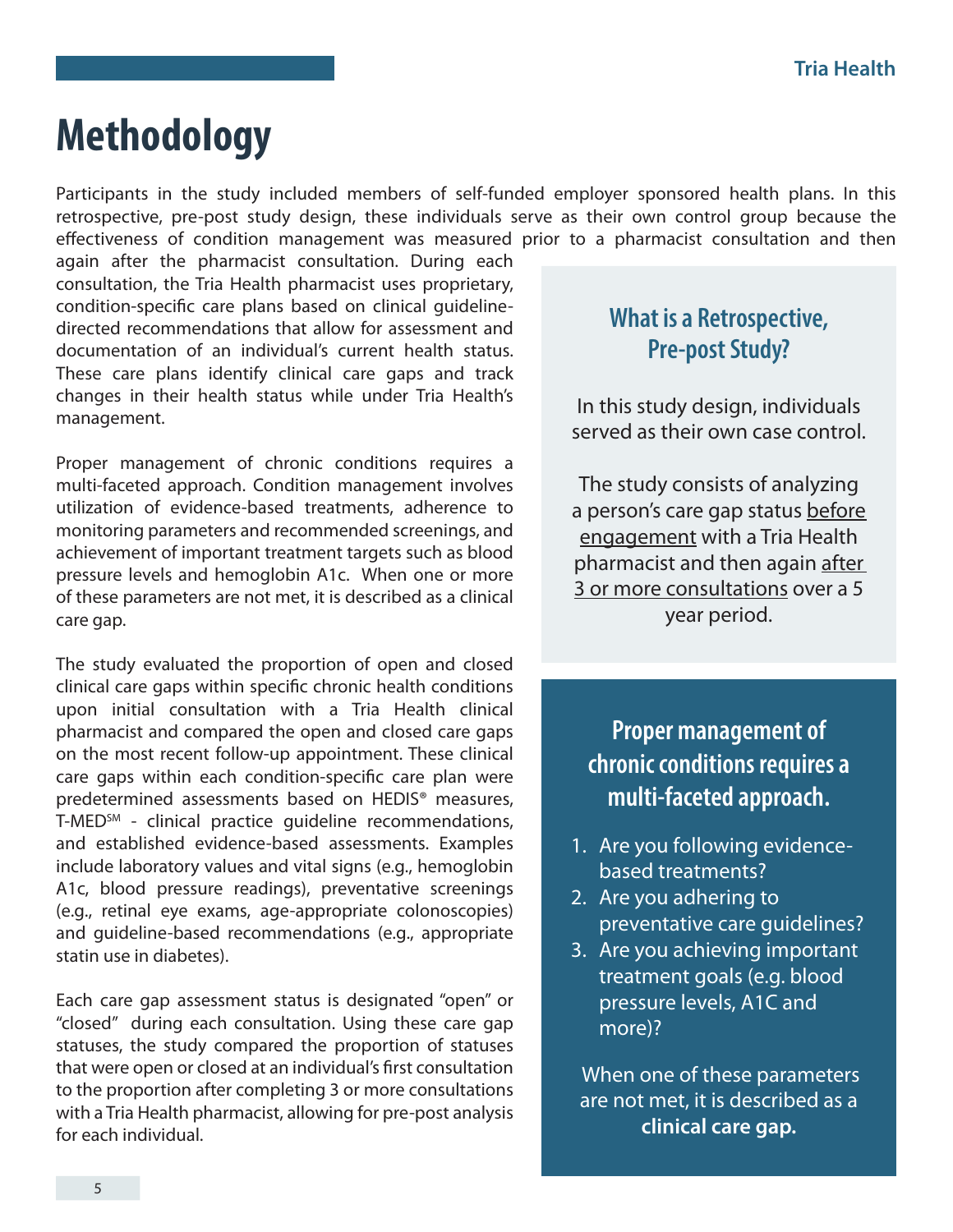#### **Tria Health**

| Table 1: Characteristics of Members at Baseline (Before Pharmacist Consult) |                                                              |                                    |                         |                                     |                                               |  |  |
|-----------------------------------------------------------------------------|--------------------------------------------------------------|------------------------------------|-------------------------|-------------------------------------|-----------------------------------------------|--|--|
| <b>Condition</b>                                                            | <b>Number of</b><br>care gap<br>assessments<br>per condition | <b>Number of</b><br><b>Members</b> | Average age in<br>years | Average<br>number of<br>medications | Average<br>number<br>of chronic<br>conditions |  |  |
| Hypertension                                                                | $\overline{4}$                                               | 3,805                              | 58.9                    | 13.7                                | 3.5                                           |  |  |
| Hyperlipidemia                                                              | 6                                                            | 3,350                              | 58.6                    | 14.0                                | 3.7                                           |  |  |
| <b>CAD</b>                                                                  | $\overline{7}$                                               | 726                                | 63.0                    | 15.4                                | 3.9                                           |  |  |
| Asthma                                                                      | 9                                                            | 1,101                              | 46.8                    | 14.4                                | 3.3                                           |  |  |
| <b>COPD</b>                                                                 | 9                                                            | 162                                | 62.5                    | 16.7                                | 4.6                                           |  |  |
| <b>Diabetes</b>                                                             | 12                                                           | 5,299                              | 56.7                    | 13.5                                | 3.6                                           |  |  |
| Preventative<br><b>Measures</b>                                             | 16                                                           | 7,681                              | 58.7                    | 12.7                                | 3.1                                           |  |  |

To be included in the study, individuals must have completed at least three consultations with a Tria Health pharmacist between January 2016 and December 2020. Any specific care gap measure with less than two documented clinical notations was excluded due to inability to identify a change in status.

While pharmacists review all medications and conditions during consultations, this study was designed to analyze a specific set of seven different chronic health conditions: hypertension, hyperlipidemia, coronary artery disease (CAD), asthma, chronic obstructive pulmonary disease (COPD), diabetes, and preventative measures (consisting of condition and age-appropriate cancer screenings and immunizations). Within each of these conditions, predetermined assessment measurements range between four to 16 potential identifiable care gaps to be assessed during each consultation.

All data was analyzed using a McNemar test to identify if there was a statistically significant difference between pre- and post-consult data for each individual's health condition(s).

#### **The Average Profile of a Tria Health Patient**

- 58 Years Old
- 3-4 Chronic Conditions
- 14 Medications (including prescriptions, vitamins and/or supplements) (Table 1)

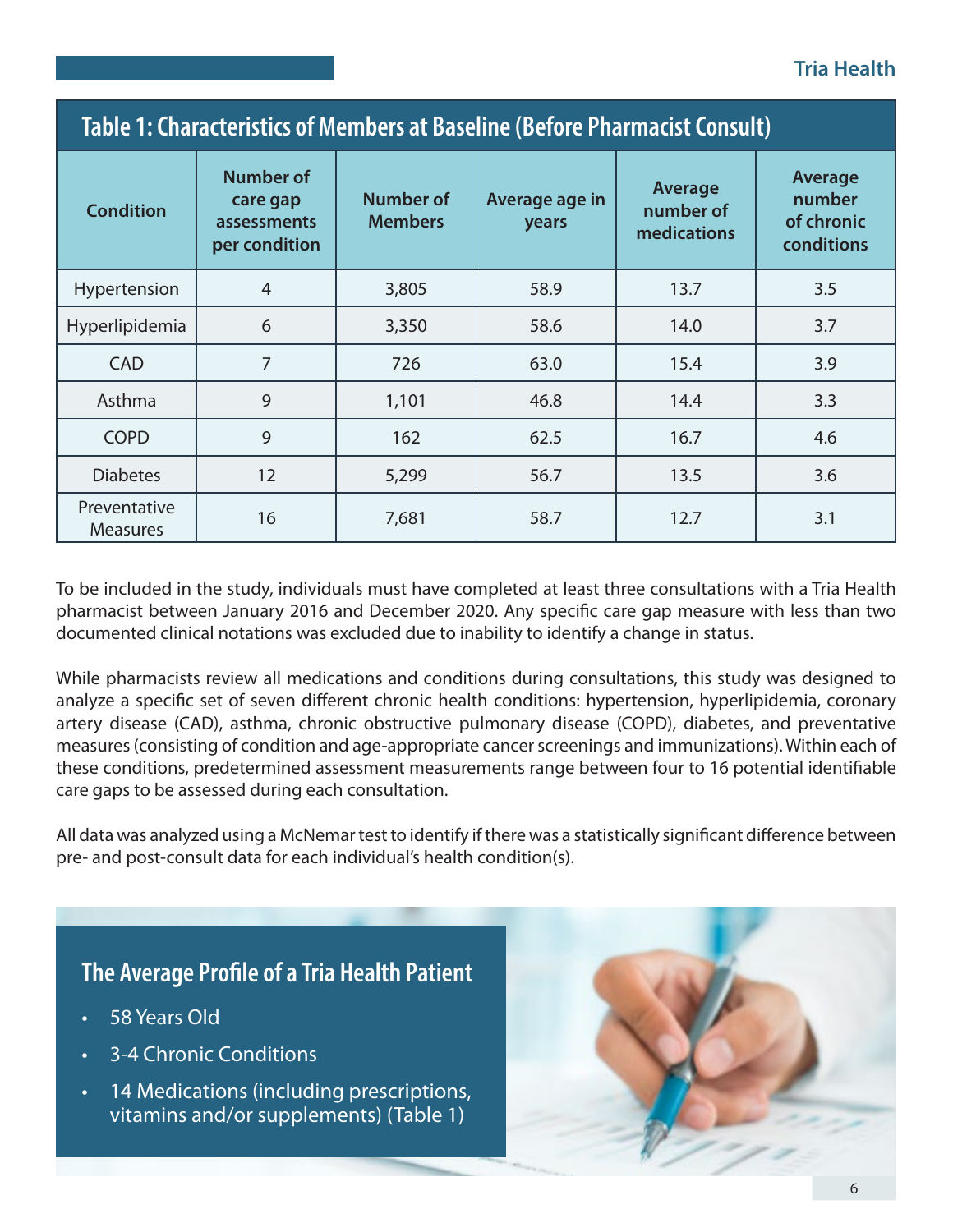## **Results**

#### **Tria Health's Pharmacist Intervention Assisted in Closing Over 50% of Open Care Gaps Across Multiple Chronic Conditions**

Among the seven different chronic conditions, 66,646 care gaps assessments were analyzed and determined to be "open" or "closed". Upon initial consultations, pharmacists identified 9,057 (13.6%) assessments as open care gaps among the conditions analyzed.

Presenting the highest intervention opportunity, was identified in the preventative measures assessments (4,092 open care gaps), followed by diabetes (3,148) and hyperlipidemia (687). The condition with the least number of open care gaps was COPD (50). (Table 2)

| Table 2: Number of Patients and Total Care Gap Assessments Analyzed |                          |                             |                                                        |  |  |  |  |
|---------------------------------------------------------------------|--------------------------|-----------------------------|--------------------------------------------------------|--|--|--|--|
| <b>Condition</b>                                                    | <b>Number of Members</b> | <b>Care Gap Assessments</b> | <b>Care Gaps Open on</b><br><b>Initial Consult (#)</b> |  |  |  |  |
| Hypertension                                                        | 3,805                    | 9,372                       | 519                                                    |  |  |  |  |
| Hyperlipidemia                                                      | 3,350                    | 10,285                      | 687                                                    |  |  |  |  |
| <b>CAD</b>                                                          | 726                      | 2,602                       | 185                                                    |  |  |  |  |
| Asthma                                                              | 1,101                    | 4,705                       | 376                                                    |  |  |  |  |
| <b>COPD</b>                                                         | 162                      | 322                         | 50                                                     |  |  |  |  |
| <b>Diabetes</b>                                                     | 5,299                    | 20,517                      | 3,148                                                  |  |  |  |  |
| Preventative<br><b>Measures</b>                                     | 7,681                    | 18,843                      | 4,092                                                  |  |  |  |  |

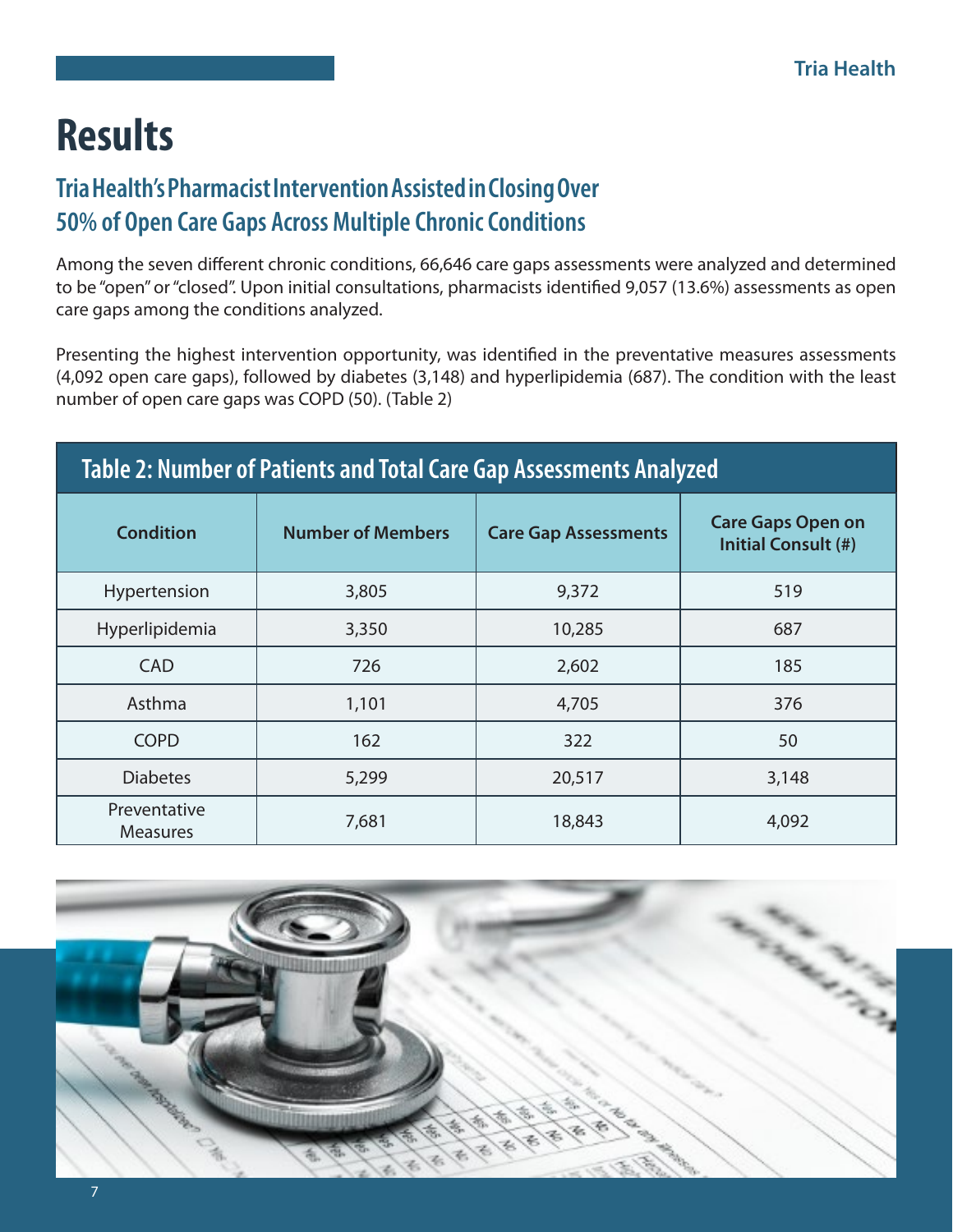#### **Tria Health**

Of the 9,057 open care gaps identified during initial consultations, a total of 4,881 (53.9%) were closed following the completion of three or more clinical pharmacist interventions when added to standards of care treatment. With the inclusion of Tria Health's pharmacist consultations, a higher percentage of the identified open care gaps were closed across all 7 chronic conditions analyzed. (Figure 1)



The primary outcome of this study focused on the proportion of open care gaps that were closed from the time of an individual's initial consultation to their most recent follow-up. A McNemar test was used to determine if there was a statistically significant difference (P <0.05) in the proportion of closed vs opened care gaps preand post-intervention with a pharmacist. A significantly larger proportion **(59.8%)** of clinical care gaps were open to closed, compared to those that closed to opened (**4.8%**), among all seven chronic health conditions analyzed. (Figure 2)



#### **Figure 2: Percent of Open to Closed vs. Close to Open**

Care Gaps Open to Closed **Care Gaps Closed to Open**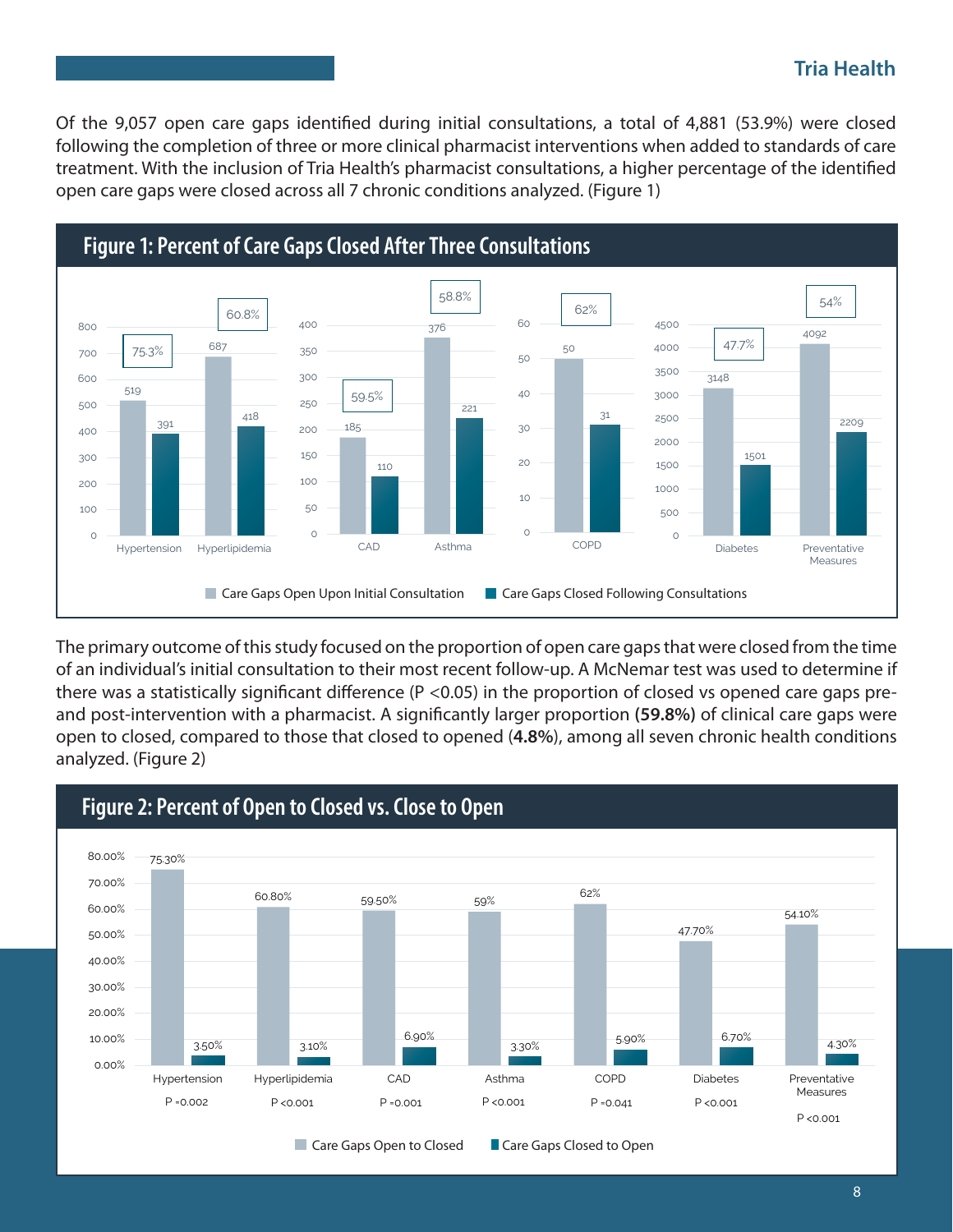### **Conclusion**

#### **Telemedicine and pharmacist collaboration are growing fields that have both been associated with improved health outcomes.**

There are a standard set of clinical criteria used to measure whether or not a person is effectively managing their chronic condition. Each chronic condition has it's own set of criteria for measurement. Care gaps occur when a person is not meeting a particular standard of care (i.e. there is a gap between what is considered a clinically effective measurement and the current measurement). The fewer care gaps that exist, the better the condition is being managed.

Results of this 5-year retrospective study illustrate the inclusion of Tria Health pharmacist consultations assisted in closing over 50% of the open clinical care gaps across the chronic conditions investigated. Telemedicine and pharmacist collaboration are growing fields that have both been associated with improved health outcomes.<sup>1,4,5</sup> This study supports using both strategies together will lead to a positive impact in chronic health outcomes by closing clinical care gaps across a variety of conditions.

#### **Citations**

- 1. Niznik, JD, He H, Kane-Gill SL. Impact of clinical pharmacist services delivered via telmedicine in the outpatient or ambulatory care setting: A systematic review. Res Social Adm Pharm 2017. doi:10.1016/j.sapharm.2017.10.011
- 2. Buttorff, Christine, Teague Ruder, and Melissa Bauman, Multiple Chronic Conditions in the United States. Santa Monica, CA: RAND Corporation, 2017. https://www.rand.org/pubs/tools/TL221.html.
- 3. Chong MT. Pharmacist interventions in improving clinical outcomes in patients with type 2 diabetes mellitus among the underrepresented population: A collaborative ambulatory care pharmacy practice (CAPP) approach. J Res Pharm Pract 2020;9:3-9
- 4. Totten AM, Womack DM, Eden KB, McDonagh MS, Griffen JC, Grusing S, Hersh WR. Telehealth: Mapping the Evidence for Patient Outcomes From Systematic Reviews. Technical brief No. 26. (Prepared by the pacific Northwest Evidence based Practice Center under Contract No. 290-2015-00009-I.) AHRQ Publication No. 16-EHC0.4-EF. Rockville, MD, June 2016.
- 5. Rotta I, Salgado TM, Silva ML, Correr CJ, Fernandez-Llimos F. Effectiveness of clinical pharmacy services: an overview of systematic reviews (2000-2010). Int J Clin Pharm. 2015;37(5):687-697. doi:10.1007/s11096-015-0137-9.
- 6. Thomas III J, Paulet M, Rajpura JR. Consistency between self-reported and recorded values for clinical measures. Cardiology Research and Practice. 2016;(4346761):1-6. doi:10.1155/2016/4364761
- 7. HEDIS 2020 Measures. Summary Table of Measures, Product Lines and Changes. NCQA. 2019;(2):1-26. Available at https://www.ncqa.org/wp-content/uploads/2019/07/20190701\_HEDIS\_2020\_Measures\_Summary\_of\_Changes. pdf

**Study Conducted by:** Kristin Orpin, PharmD **Co-investigators:** Austin Morgan, PharmD and Jason Grace, PharmD